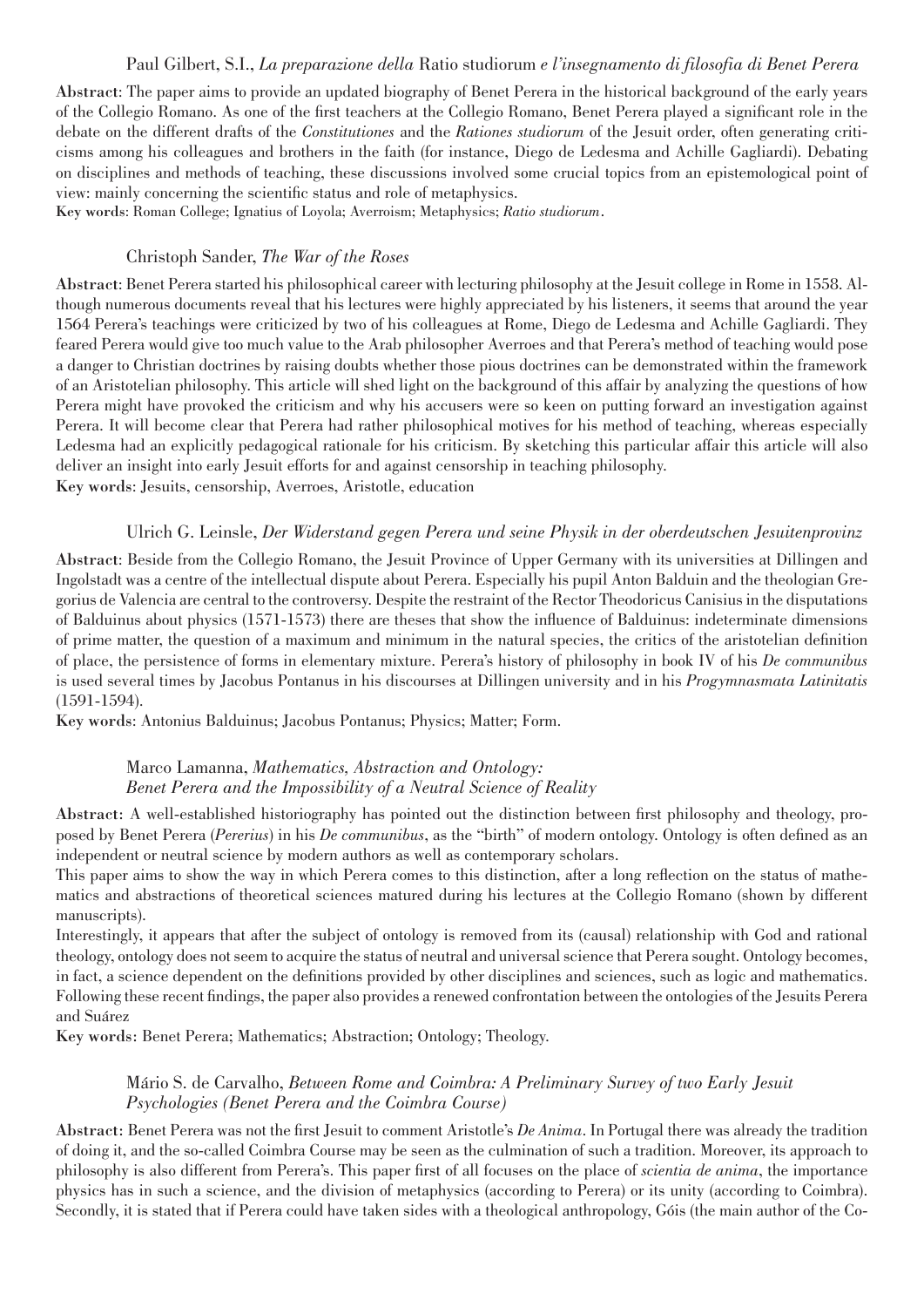imbra Course) took a different approach. Lastly, when discussing the immortality of the soul Perera and Álvares (the author of the appendix related to this particular topic) differ over the weight of human capacities in duly evidencing immortality. Key words: Psychology; Metaphysics; Theology; Man; Aristotle.

### Francesco Marrone, *Conoscenza e realtà. Benet Perera e la* quaestio de primo cognito

Abstract: In Benet Perera's *De communibus*, the question on the first object of the intellectual knowledge is not addressed as a particular topic. On the contrary, it does constitute the general background in which Perera tries to sketch an original theory of the knowledge. Starting from this premise, the following article aims to demonstrate how Perera's *quaestio de primo cognito* can clarify, for its reader, the nature of the intellectual knowledge, the relationship between the intellectual knowledge and the sensible knowledge, and the ontology presupposed by this noetics.

Through a detailed analysis of Perera's arguments and of his claim that the first object of the intellect is the singular, the article focuses on some consequences of the solution proposed by the Spanish Jesuit. To this end, particular attention is given to Perera's doctrine of the intellect and to the theoretical consequences of its formulation, in connection to the question of the relationship between sensible and intellectual knowledge.

Key words: Perera; Intellect; Sense; *Primum cognitum*; Singular; Intellectual know-ledge; Sensible knowledge; Perception; Intelligibility.

### Giovanni Ventimiglia, *«Magna est disceptatio tam inter Philosophos quam inter Theologos»*

Abstract: The article analyses in detail, for the first time amongst the philosophical literature on Pererius, the "magna disceptatio" on the distinction, in every creature, between essence and existence as it arises in his work *De communibus omnium rerum naturalium principijs et affectionibus*. The Jesuit philosopher criticizes the opinion of the Thomists, whom were defending the *distinctio realis* between essence and existence. His reasoning strategy presents seven arguments against the *distinctio realis* and five argued answers to the Thomists' arguments. The interest of Pererius' discourse lies, firstly in the application of this centuries-old question on theological issue of transubstantiation (or to be more precise of the species of bread and wine during the transubstantiation) which was a thorny problem of Reformation and Counter-Reformation; secondly, in calling into question the relationship between the Thomist's position and Aquinas' position about the *distinctio realis* on the basis of affinity of their position with that of Avicenna, expressly criticized by Aquinas. Key words: Pererius (Benedictus); Existence; Essence; Being; Thomism; Anti-Thomism.

## Costantino Esposito, *La durata dell'essere. Benet Perera sul tempo*

Abstract: The paper deals with the doctrine of time exposed in the *De communibus omium rerum naturalium principiis et affectionibus* (1576) by Benet Perera. What is the nature and status of time? How does time belong or may it belong to the being? Answering these questions and referring to Aristotle, Augustine and Averroes, Perera remarks on the existence of two different traditions in the field of scholastic philosophy: the first tradition underlines the objective reality of time considering it extrinsically and identifying time with movement that is quantitatively measurable; the second tradition states the noetic reality of time considering it intrinsically, i.e. belonging to the mind and its operations.

From his own point of view, Perera gives an "ontological" solution to these problems, thinking of the nature of time not only as duration of movement of beings in respect to before and after, but also (and above all) as intrinsic duration of every existing thing. In this sort of "transcendental" meaning, time is co-extended with eternity (i.e., the duration of the eternal being which has neither beginning nor end) and aeviternity (i.e., the duration of intelligent and angelic beings which have a beginning and end).

Key words: Benet Perera (Pererius); Time; Jesuit Metaphysics; Physics; Aristotle; Augustin; Avveroes; Modern Ontology; Baroque Thought.

#### Paul Richard Blum, *Platonic References in Pererius's Comments on the Bible*

Abstract: Benedictus Pererius as a 16<sup>th</sup>-century Jesuit integrated Platonic and Neo-Platonic sources in his philosophical and theological works as long as they were compatible with Catholic theology. His commentary on *Genesis* and his theological disputations on St. Paul's *Letter to the Romans* gave occasions to calibrate philosophy against theology. Pererius judges that pagan thinkers may be laudable for acknowledging the existence of God but cautions Christian readers as to the orthodoxy of such findings. Against the Protestant literalist interpretation of the Bible at the expense of philosophical theory of nature Pererius dealt with the questions of immortality and of the pagan notions of divinity and examined the role of philosophical heroes like Socrates and Hermes. Thus he welcomed philosophy as a potential source of religious thinking. Key words: Neo-platonism; Bible; Paganism; Protestantism; Orthodoxy.